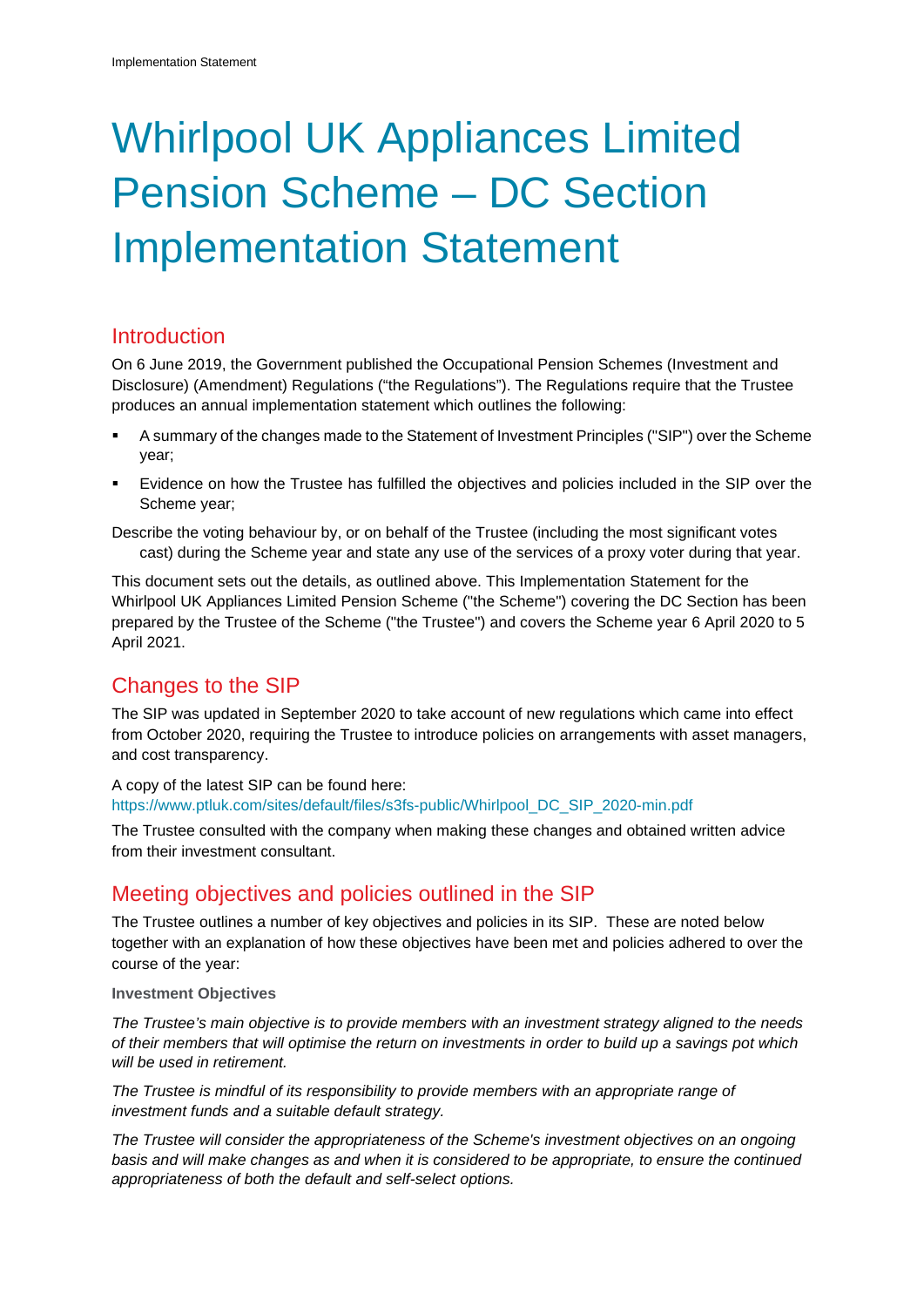The Trustee conducted a thorough review of the DC Section's membership in 2019 as part of the triennial investment strategy review, which forms the basis of its understanding of members' needs. This considered the membership's age, salary, contribution levels and term to retirement.

Importantly, this analysis formed the basis of the Trustee's decision to utilise the income drawdown vehicle as the default investment strategy.

The new investment strategy was implemented during the Scheme year.

The Trustee is comfortable that the Scheme's investment objectives (as set out in the SIP) remain appropriate. The Trustee has implemented changes in 2021 to better meet these objectives as set out in the following sections.

#### **The default lifestyle strategy**

*The Trustee will seek advice from its investment adviser on the ongoing suitability of the default investment strategies available to members.* 

*The Trustee, with the assistance of its Investment Adviser, will monitor the underlying investment funds to ensure their continuing appropriateness for the mandates given and replace them if deemed necessary.*

The Trustee implemented the agreed changes (as summarised below) during the Scheme year:

- Target an at-retirement asset allocation that aims to be suitable for an individual utilising income drawdown in retirement – consistent with the findings of the membership analysis;
- The default strategy's equity utilises a multi-factor, or "alternative indexation", type approach, rather than the previous market capitalisation weighting indexation methodology;
- The switching period was extended from 10 to 15 years with the aim of reducing volatility and capital at risk in the lead in to a member's retirement;
- Levels of diversification have been increased in the retirement approach, through the use of alternative asset classes within the investment strategy (implemented via the inclusion of two mulit-asset funds); and
- Specific inflation linkage in the run up to retirement has been added through exposure to indexlinked gilts

The Scheme's DC provider, Scottish Widows, provides ongoing monitoring of all funds utilised within both the existing and new investment strategies. The existing default investment strategy mainly utilises passive investment options, managed by BlackRock, along with a risk parity investment (similarly managed by BlackRock) and a DGF managed by Schroders.

All funds utilised within the investment strategy (both within the default investment and wider selfselect range) are 'Buy' rated by the investment adviser.

#### **Fund choices**

*The range of investment options cover multiple asset classes and provide appropriate strategic choices for members' different savings objectives, risk profiles and time horizons.*

*The Trustee will continue to keep the fund range under review and will make changes if necessary.*

Following changes implemented as part of the investment strategy review process, members were able to invest in 11 distinct funds:

*SW (BlackRock) Aquila Corporate Bond All Stocks Index (Passive) SW (BlackRock) Aquila World ex UK Equity Index (Passive) SW BlackRock Sterling Liquidity (Active) SW (BlackRock) Aquila Over 15 Years UK Gilt Index (Passive) SW (BlackRock) Aquila Index Linked Over 5 Year Gilt Index (Passive)*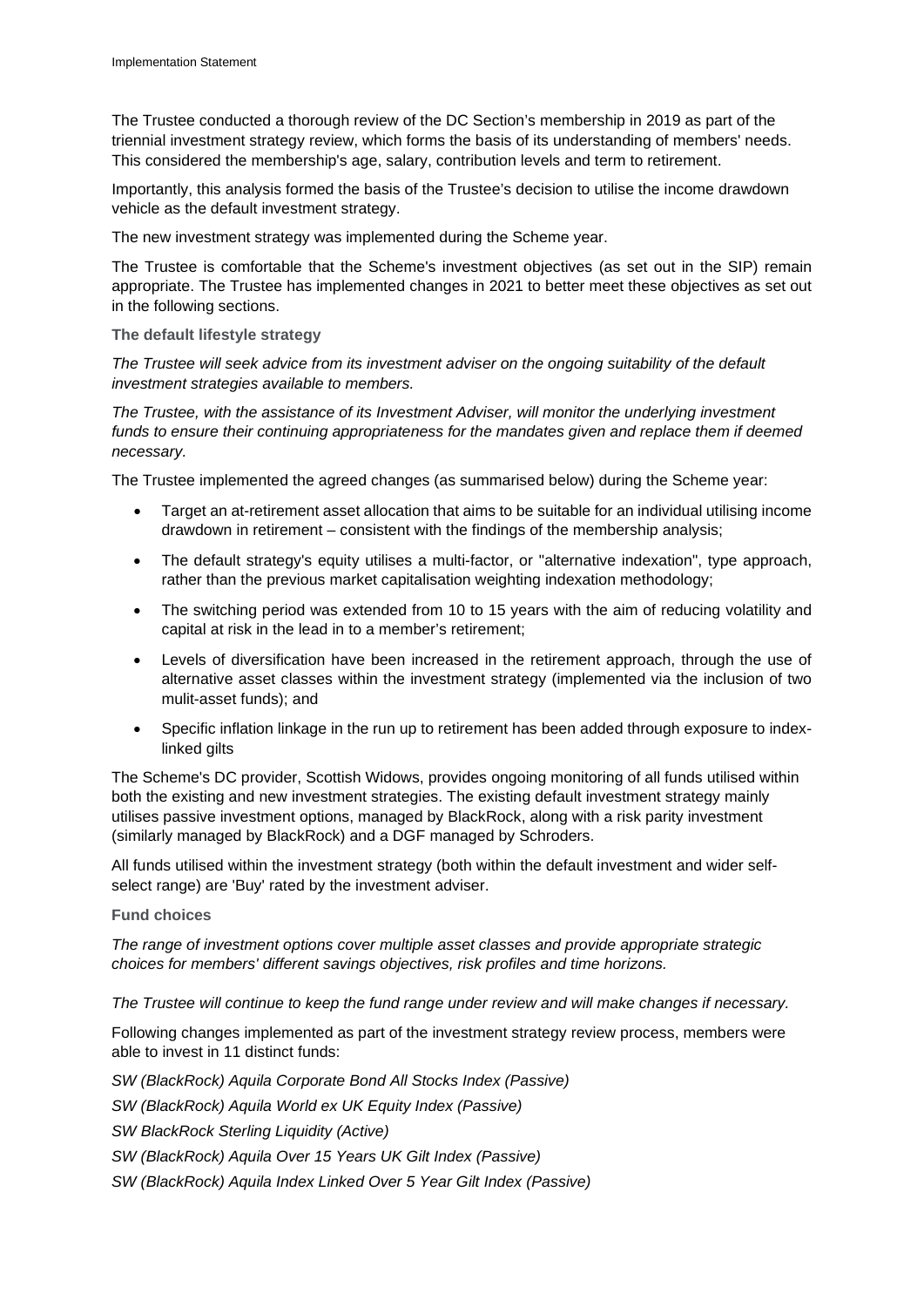*SW (BlackRock) Aquila UK Equity Index (Passive) SW BlackRock ACS World Multifactor Equity Tracker (Passive) SW (BlackRock) Aquila Emerging Markets Equity Index (Passive) SW (BlackRock) Aquila Market Advantage (Multi-Asset/Active) SW Schroder Dynamic Multi Asset (Multi-Asset/Active) SW L&G Pre Retirement (Passive)*

And three lifestyle strategies:

*Lifestyle investment strategy targeting flexible income (default option)*

*Lifestyle investment strategy targeting cash lump sum*

*Lifestyle investment strategy targeting guaranteed income (annuity purchase)*

The Trustee believes that the range of asset classes available to members is appropriate based on advice received as part of the investment strategy review which concluded in 2020.

**Responsible Investment – Financially material considerations** 

*The Trustee will work with the Investment Adviser to help select the investment managers that have passed the initial ESG screening. ESG screening will involve some of the following activities, but is not limited to: ensuring the managers are signatories to UNPRI, reviewing the managers' own ESG policies, investigating the extent to which these policies are integrated into their standard procedures of investment research and analysis.*

*The Trustee will continue to review the available products and approaches in this space and strive for the Scheme to continue to deliver strong risk-adjusted returns, incorporating responsible investments principles into the process, where possible.*

The Trustee is satisfied that each of the existing funds pass the ESG screening policy:

Both BlackRock and Schroders are signatories to the UNPRI principles (since 2008 and 2007 respectively). More information can be found here: <https://www.blackrock.com/corporate/sustainability/pri-report> [https://www.schroders.com/en/hk/institutional-service/strategic](https://www.schroders.com/en/hk/institutional-service/strategic-capabilities/sustainability/integrity/un-pri/)[capabilities/sustainability/integrity/un-pri/](https://www.schroders.com/en/hk/institutional-service/strategic-capabilities/sustainability/integrity/un-pri/)

Aon's manager research has confirmed that, with regard to all funds utilised by the Scheme, managers are aware of potential ESG risks to the relevant investment strategies and has taken some steps to identify, evaluate and potentially mitigate these risks

**Responsible Investment – Stewardship Policy**

*The Scheme's Stewardship approach focuses on selection, monitoring and, where necessary, switching of underlying investment managers. The Trustee believes that choosing the right managers who fully engage with issuers of equity or debt instruments in their portfolios will lead to better financial results for members.*

*The Trustee is supportive of the UK Stewardship Code published by the Financial Reporting Council and encourage the Scheme's underlying managers, who are regulated by the Financial Conduct Authority, to comply with the UK Stewardship Code. Such managers are expected to report on their adherence to the Code on an annual basis. For managers that choose not to comply with any of the principles in the UK Stewardship Code, or not follow the guidance at all, the Trustee will request clear rationale form the managers on their alternative approach to stewardship.*

*The Trustee will request annual reports on the voting undertaken by the Scheme's underling investment managers during the period and review*

The UK Stewardship Code is based on the following 7 principles: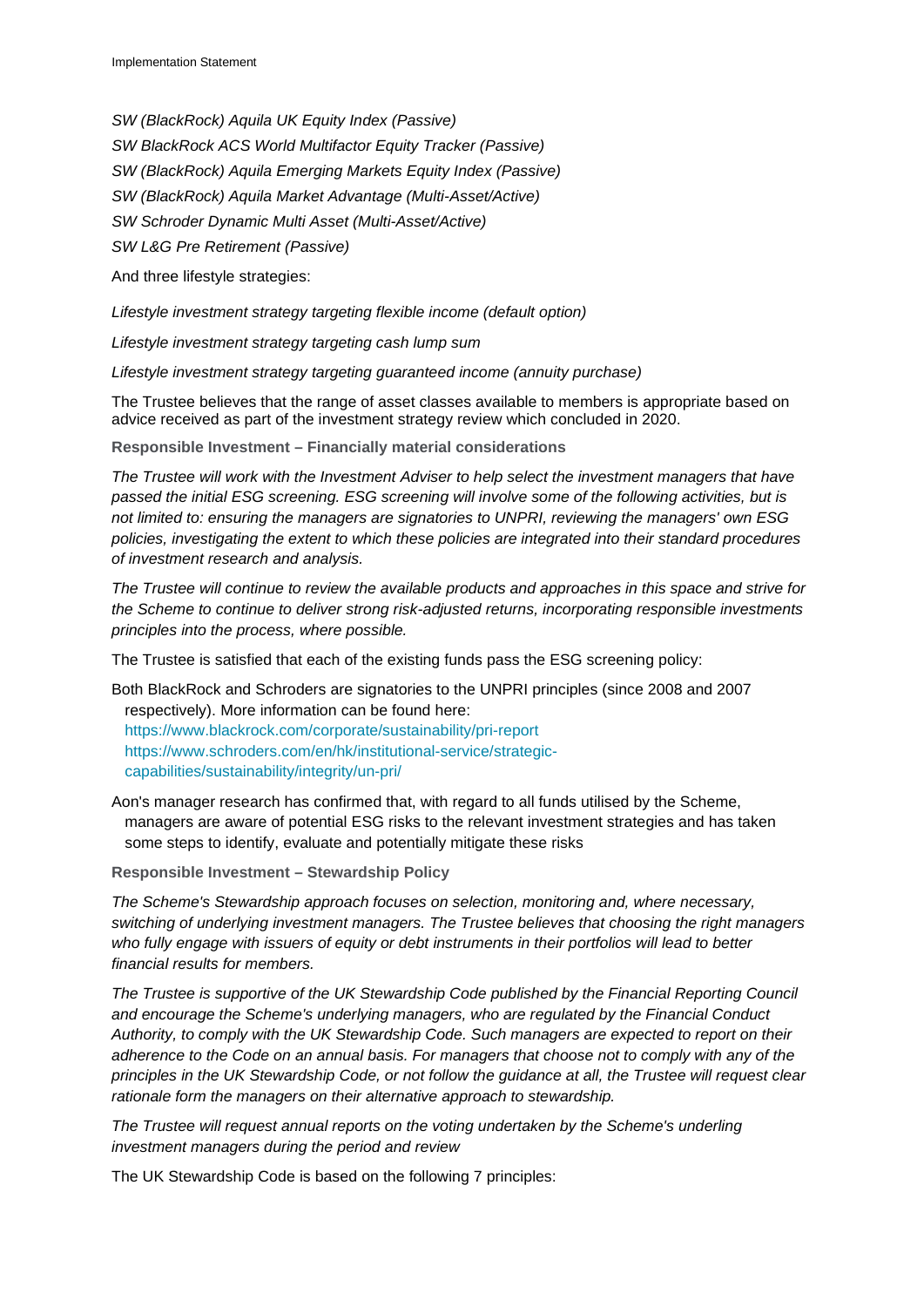Principle 1: Institutional investors should publicly disclose their policy on how they will discharge their stewardship responsibilities

Principle 2: Institutional investors should have a robust policy on managing conflicts of interests in relation to stewardship and this policy should be publicly disclosed

Principle 3: Institutional investors should monitor their investee companies

Principle 4: Institutional investors should establish clear guidelines on when and how they will escalate their stewardship activities

Principle 5: Institutional investors should be willing to act collectively with other investors where appropriate

Principle 6: Institutional investors should have a clear policy on voting and disclosure of voting activity

Principle 7: Institutional investors should report periodically on their stewardship and voting activities

Where a member does make a decision to share their views with the Trustee, the Trustee will note and discuss and minute any subsequent course of action.

BlackRock provides a statement on its compliance with the UK Stewardship Code: [https://www.blackrock.com/corporate/literature/fact-sheet/blk-responsible-investment](https://www.blackrock.com/corporate/literature/fact-sheet/blk-responsible-investment-statementoncompliance-uk-stewardshipcode.pdf)[statementoncompliance-uk-stewardshipcode.pdf](https://www.blackrock.com/corporate/literature/fact-sheet/blk-responsible-investment-statementoncompliance-uk-stewardshipcode.pdf) 

Whilst, over the Scheme year, Schroders was signatories to the code, it lost this status in 2021. The Trustee expects Schroders to reapply for signatory status in the near future and will engage with the manager, via its investment advisers, should this not be the case.

The voting and engagement records of both BlackRock and Schroders are covered in detail within the Voting and Engagement sections below.

**Responsible Investment – Stewardship Policy**

*The Trustee believe it has a good understanding of membership demographics, behaviours and preferences and strive to provide a fund range that meets both financial and non-financial relevant members' needs.*

*The Trustee will include a note within the members annual benefit statements informing members of their ability to contact the Trustee with any non-financial considerations e.g. ethical or religious beliefs, which they wish to be considered.*

*The Trustee will consider each suggestion, based upon its own merits, for potential inclusion within either default strategy or self-select options.*

The Trustee's investment adviser carried out detailed membership analysis in 2019 as part of the investment strategy review. The Trustee is confident that this analysis helps maintain an understanding of the membership demographics and that the fund range available to members reflects this understanding.

Three existing Trustee Directors are (or have been) members of the DC Section of the Scheme.

No note was included as part of the annual benefit statements in the Scheme year. The Trustee will work with its provider to ensure that there is a clear process for members to raise suggestions, including within the annual benefit statement when practical, and that these suggestions are fully considered, going forward.

#### **Arrangements with Asset Managers**

*The Trustee monitors the Scheme's investments to consider the extent to which the investment strategy and decisions of the investment managers are aligned with the Trustee's policies.*

*The Trustee receives at least annual reports and verbal updates from the advisers on various items including underlying fund performance and any major changes to processes or personnel.*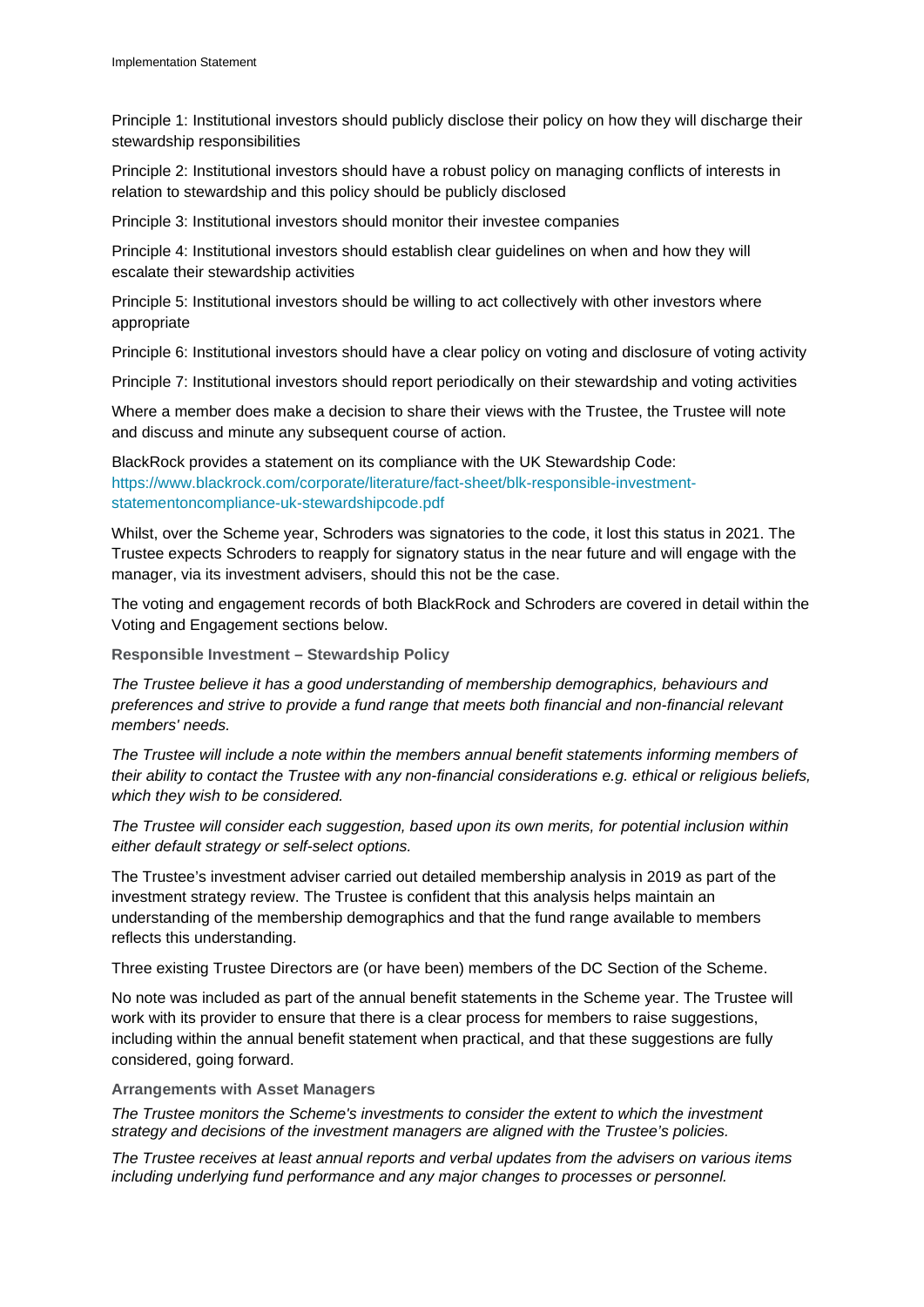*Where investment managers are considered to make decisions that are not in line with the Trustee's policies, the Trustee will typically first engage with the manager but could ultimately replace the manager where this is deemed necessary.*

In setting the new investment strategy, the Trustee reviewed each manager, with assistance from its investment adviser, to ensure the managers' approach was appropriate given the role it plays in the investment strategy.

The Trustee did not receive reporting from their investment adviser over the Scheme year.

There were no flagged instances of investment managers acting out of line with the Trustee's policies over the Scheme year.

#### **Cost transparency**

*The Trustee recognises the importance of monitoring the level of investment costs incurred in the management of members' assets and the impact these can have on the value of these assets.*

*It is the Trustee's view that long term performance, net of fees, is the most important metric on which to evaluate the investment managers.*

The Trustee provided cost information on investments held within the Chair's Statement in the Trustee Report & Accounts. The Trustee's investment adviser reviewed member borne costs over the Scheme year, as part of the Chair's Statement process, and none appeared to be unreasonable in its view.

The Trustee reviews performance, provided by the DC platform provider on a net of fee basis, on a quarterly basis and is comfortable that this performance has been in line with expectations.

#### **Risks**

*The Trustee has identified five main types of investment risk – Market Risk, ESG Risks, Pension Conversion Risk, Manager Risk and Liquidity Risk.* 

Due to the complex and interrelated nature of these risks, the Trustee deems it appropriate to consider them on a primarily qualitative basis as part of the investment strategy review.

Each risk was considered implicitly within the default investment strategy review, which concluded in 2020. The Trustee has determined that the new investment strategy, implemented during the Scheme year, adequately protects members (or provides sufficient options for members to protect themselves) from each of these defined risks.

#### **Monitoring of Investment Adviser**

*The Trustee continually assesses and reviews the performance of its adviser in a qualitative way* 

In line with regulatory requirements, the Trustee has set a number of investment consultant objectives to measure their investment adviser against.

#### **Monitoring of Investment Managers**

*The Trustee receives quarterly monitoring reports on the performance of the underlying investment managers from the Investment Adviser as an independent check on the performance of the funds that the Scheme invests in.*

*The Trustee monitors the stewardship track record of the Scheme's underlying investment managers on an annual basis and will take action if this is found inconsistent with appropriate long-term return generation.*

The DC provider provides performance reporting on a quarterly basis and attends quarterly Trustee's meetings to discuss this performance.

The voting and engagement records of the DC Section's asset managers are covered in detail within the Voting and Engagement sections below.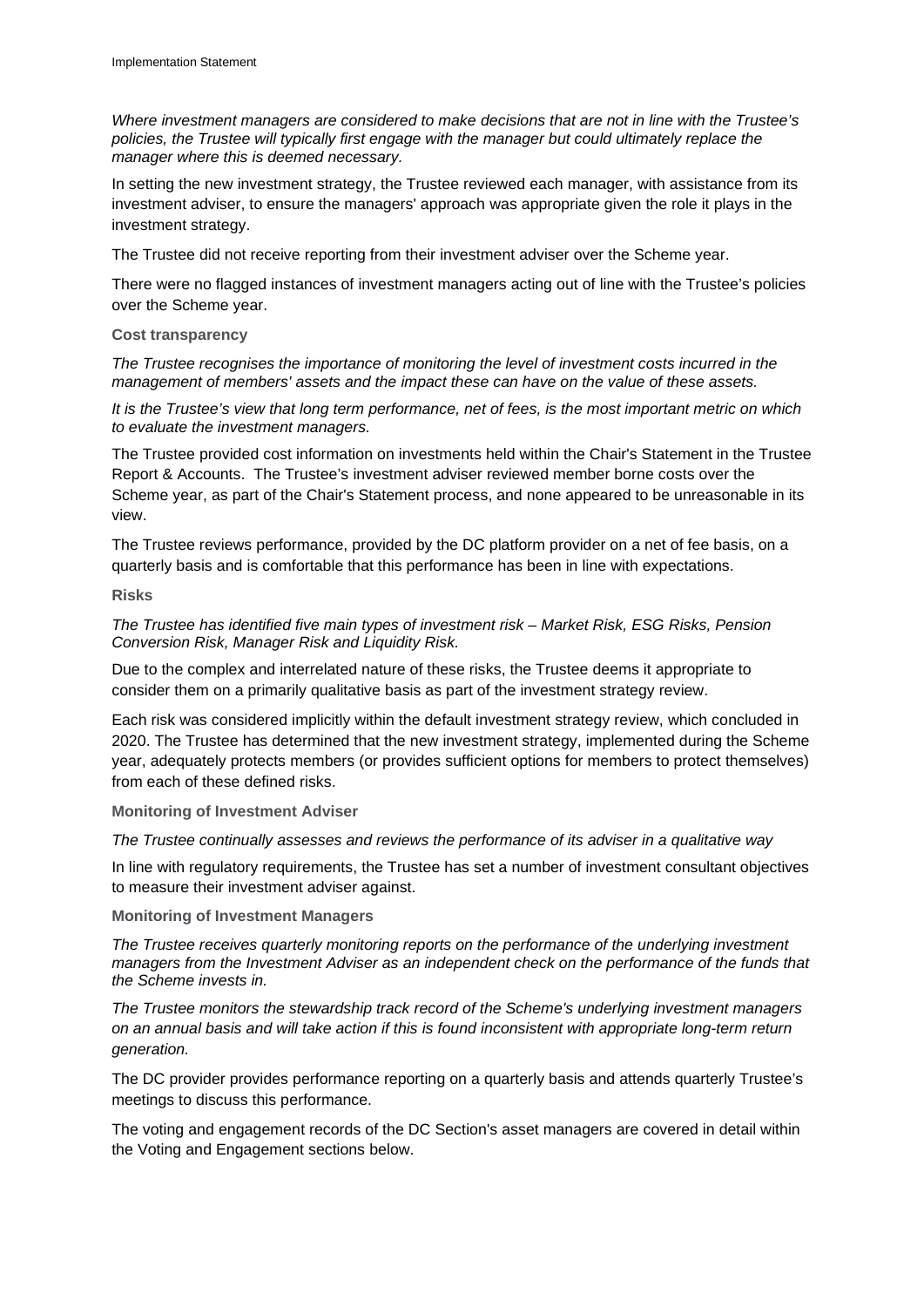# Voting and Engagement

The Trustee has chosen to invest the DC section assets in pooled funds. As part of this, it has delegated the voting rights and exercising of shareholder rights to the Scheme's DC investment managers. This section sets out how the Scheme's DC investment managers have exercised the Scheme's shareholder rights (including voting rights) over the Scheme year.

The Scheme carried out a bulk switch which was completed on 15 February 2021. As part of this switch, assets were switched out of the BlackRock Aquila 30/70 Currency Hedged Global Equity Index Fund and invested across alternative funds. The alternative funds introduced for members to invest included the BlackRock ACS World Multifactor Equity Tracker, the BlackRock Aquila Emerging Markets Equity Index, the BlackRock Aquila Life Market Advantage Fund, the Schroders Dynamic Multi Asset Fund and the LGIM Pre Retirement Fund.

The following sections lay out the voting and engagement activity carried out on the Trustee's behalf by its investment managers. The Trustee has taken a proportionate approach to disclosures and have therefore not conducted analysis on the engagement behaviours for gilt or cash funds given limited applicability to these asset classes. The Trustee is comfortable that any engagement (or lack thereof) with respect to gilt or cash investments is unlikely to be financially material. This includes the LGIM Pre-Retirement Fund, the BlackRock Aquila over 15 Year Gilt Index, the BlackRock Aquila Index-Linked Over 5 Year Gilt Index and the BlackRock Sterling Liquidity Fund.

Voting information is only produced by the DC Section's investment managers on a quarterly basis so information for the year to 5 April 2021 was not available at the time of writing this statement. The Trustee is comfortable that the information provided to 31 March 2021 is broadly reflective of the voting carried out on their behalf over the Scheme year to 5 April 2021.

## a. Equity Funds

Over the year, the DC Section invested in the following equity funds:

| <b>Investment Manager</b> | <b>Fund Name</b>                                 |  |  |  |
|---------------------------|--------------------------------------------------|--|--|--|
|                           | Aquila 30/70 Currency Hedged Global Equity Index |  |  |  |
|                           | Aquila World ex UK Equity Index                  |  |  |  |
| <b>BlackRock</b>          | Aquila UK Equity Index                           |  |  |  |
|                           | <b>ACS World Multifactor Equity Tracker</b>      |  |  |  |
|                           | Aquila Emerging Markets Equity Index             |  |  |  |

#### Blackrock Voting Policy

BlackRock has a voting policy that is consistent across all of the equity funds used by the DC Section of the Scheme.

Blackrock does not use a service provider to vote on its behalf but does use Institutional Shareholder Services ("ISS") electronic platform to execute its vote instructions, manage client accounts in relation to voting and facilitate client reporting on voting. Blackrock's voting decisions are informed by internally-developed proxy voting guidelines, its pre-vote engagements, research, and the situational factors for each underlying company. Voting guidelines are reviewed annually and are updated as necessary to reflect changes in market standards, evolving governance practice and insights gained from engagement over the prior year.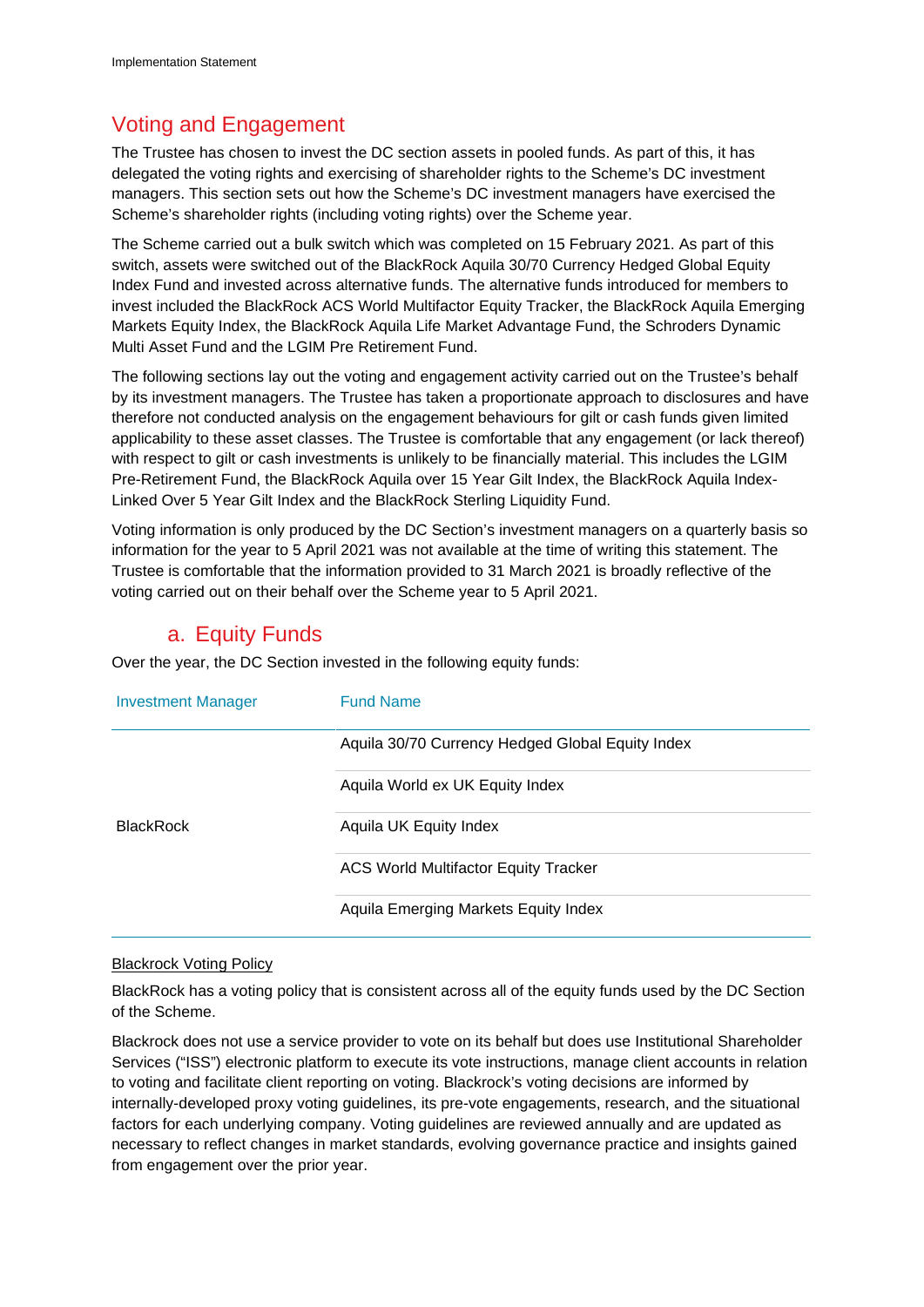Over 2020, BlackRock increased its level of reporting by publishing more voting bulletins with detailed information and rationale for voting decisions. These specific significant votes are chosen by BlackRock based on a number of criteria such as level of public attention, and impact of financial outcome.

The table below sets out the voting activity carried out by the underlying fund managers over the year to 31 March 2021:

| Voting: year to<br>31 March 2021                                  | Aquila 30/70<br>Currency<br><b>Hedged Global</b><br><b>Equity Index</b> | <b>Aquila World</b><br>ex- UK Equity<br>Index | <b>Aquila UK</b><br><b>Equity Index</b> | <b>ACS World</b><br><b>Multifactor</b><br><b>Equity Tracker</b> | Aquila<br><b>Emerging</b><br><b>Markets Equity</b><br><b>Index</b> |
|-------------------------------------------------------------------|-------------------------------------------------------------------------|-----------------------------------------------|-----------------------------------------|-----------------------------------------------------------------|--------------------------------------------------------------------|
| Number of<br>eligible votes                                       | 59.781                                                                  | 27.246                                        | 15.742                                  | 2.489                                                           | 32,114                                                             |
| % resolutions<br>voted                                            | 95.19%                                                                  | 93.65%                                        | 97.17%                                  | 93.29%                                                          | 98.23%                                                             |
| % of resolutions<br>voted that were<br>cast against<br>management | 7.22%                                                                   | 6.34%                                         | 5.84%                                   | 7.58%                                                           | 9.84%                                                              |
| % resolutions<br>voted were<br>abstained                          | 1.51%                                                                   | 0.46%                                         | 1.85%                                   | 0.56%                                                           | 2.07%                                                              |

#### Voting Examples

#### *BlackRock Aquila Emerging Markets Equity Index*

In June 2020, BlackRock voted against approving the Central and Eastern Europe utility company, CEZ Group's remuneration policy. This vote was deemed as significant because it was a vote against management.

BlackRock believed that the remuneration policy put forward contained insufficient detail concerning incentives and performance-related elements such as how performance measures are defined or weighted. Moreover, CEZ only provided limited disclosure on award levels for both its short-term and long-term incentive plans.

BlackRock acknowledged that CEZ was presenting its remuneration policy for the first time to a shareholder vote, and understands that reporting practices on those issues are not yet well established in the Czech Republic. However, BlackRock considered the current level of transparency to be insufficient for it to understand the remuneration plans and support the approval of the remuneration policy.

#### *BlackRock ACS World Multifactor Equity Tracker, BlackRock Aquila 30/70 Currency Hedged Global Equity Index and BlackRock World (ex UK) Equity Index*

BlackRock voted for a shareholder proposal for the company AGL Energy Ltd, to approve aligning the closure of two coal power stations with a strategy to limit the increase in global temperatures to 1.5C above pre-industrial levels. Again, this vote was deemed significant because it was cast against management of the company.

AGL Energy Ltd. is Australia's largest power producer, generating energy through thermal power, natural gas, wind power, hydroelectricity, solar energy, gas storage and coal seam gas sources.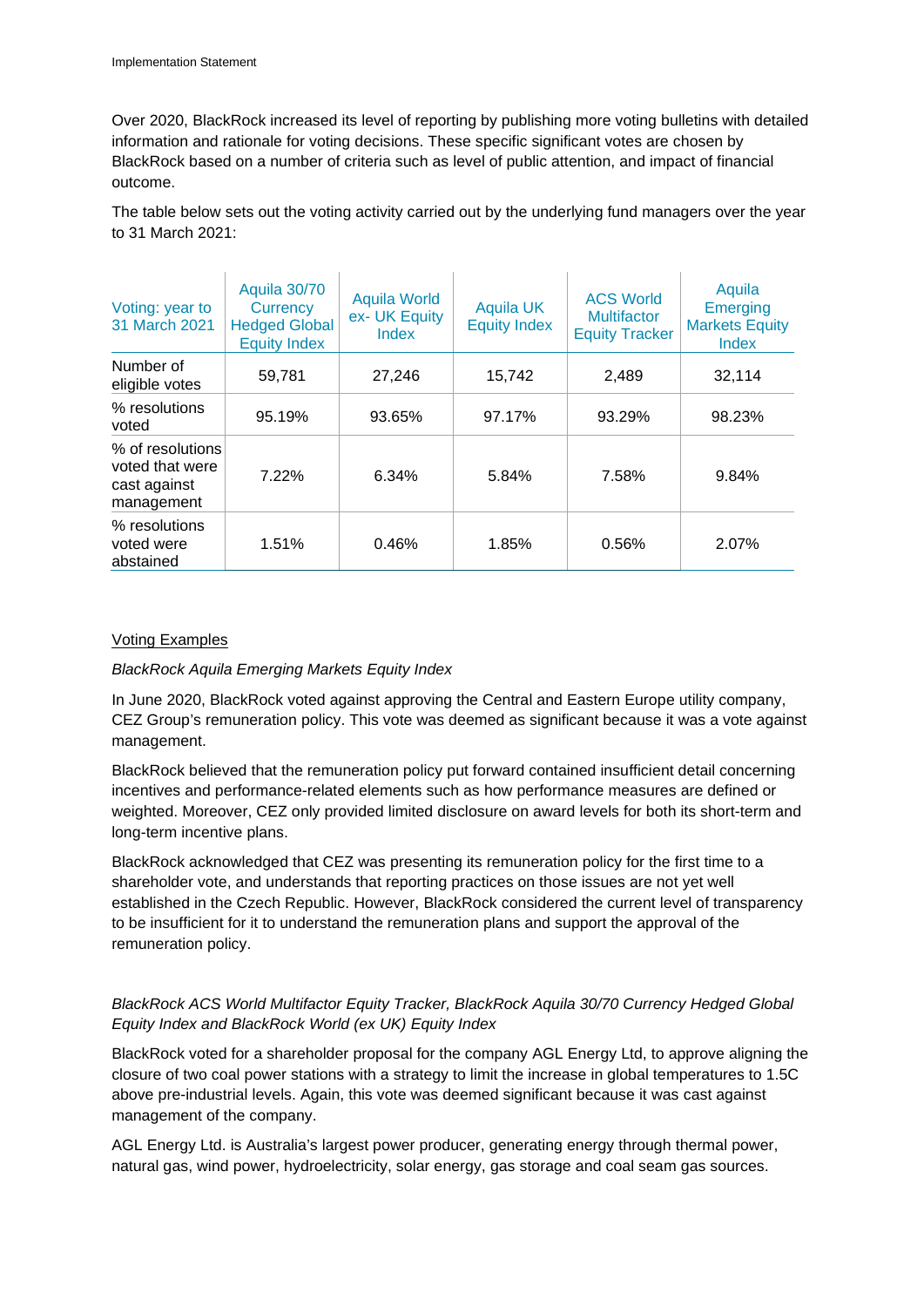BlackRock voted for this proposal because it believes the company, and its shareholders, would benefit from a continued focus on long-term strategic planning covering several decades.

While BlackRock recognize the various regulatory challenges and energy generation requirements that AGL faces, its support for this proposal is intended to encourage the company in its efforts to proactively and ambitiously manage the climate risk in its business model. BlackRock stated it expects that doing so would help offset the potential financial risks and capture some of the opportunities of the global energy transition, thus protecting the long-term economic interest of shareholders.

#### Blackrock Engagement Policy

BlackRock states that it aims to enhance the long-term value of client assets through its proxy voting and engagement activities. BlackRock's Investment Stewardship ("BIS") team engage with companies in both active and indexed investment strategies, noting the importance of engagement within indexbased strategies where divestment is not an option. BlackRock uses engagement as a tool to raise concerns regarding governance and sustainability issues that may affect the long-term performance of the company.

BIS team's stated key engagement priorities include:

Board quality

Environmental risks and opportunities

Corporate strategy and capital allocation

Compensation that promotes long-termism

Human capital management.

BlackRock has increased its engagement activity year on year significantly on a variety of key issues, including having over 400 engagements with companies where they discussed the impact of COVID-19.

More information can be found in the BlackRock Investment Stewardship Annual Report 2020: <https://www.blackrock.com/corporate/literature/publication/blk-annual-stewardship-report-2020.pdf>

#### Engagement Example

BlackRock has detailed a firm level engagement with Newmont, a U.S. mining company, as part of a materiality assessment conducted by the company to help inform its approach to its annual sustainability report. The company was very receptive to BlackRock's feedback and insights regarding disclosure, and ultimately incorporated it into their 2019 report, published in June. Along with downloadable ESG data tables, the report is aligned with the Sustainability Accounting Standards Board (SASB) Mining & Metals sector standards while also incorporating SASB mapping. The company has also committed to publishing a detailed Task Force on Climate Related Financial Disclosures (TCFD)-aligned report in 2021 on its 2020 activities. BlackRock views this as a best-inclass example for a U.S. mining company and intends to continue to monitor and engage with Newmont on its sustainability commitments.

## b. Multi-asset funds

The DC Section of the Scheme invests in multi-asset funds. These funds invest in a diversified mix of underlying asset classes including (but not limited to) equities, fixed income, property and derivatives. The Trustee recognises that for the non-equity asset classes (that do not have voting rights attached to them) the concept of stewardship may be less applicable but equally that investors in these asset classes still have significant capacity for engagement.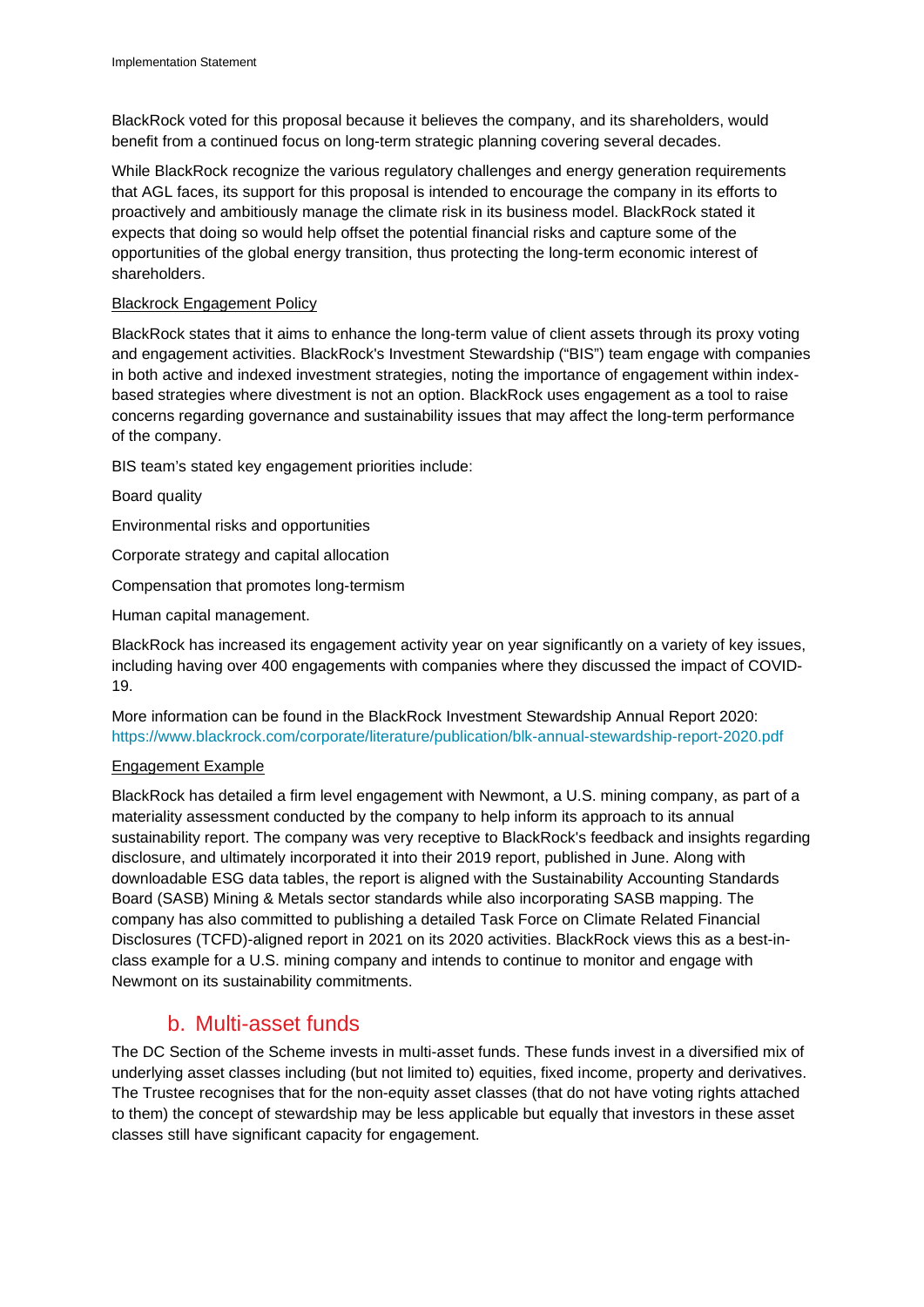The Scheme invested in the BlackRock Aquila Life Market Advantage Fund and the Schroders Dynamic Multi-Asset Fund over the Scheme year. Voting statistics for these funds (in relation to their equity investments) are laid out in the table below:

| Voting: year to 31 March 2021                               | <b>BlackRock Aquila Life Market</b><br>Advantage | <b>Schroder Dynamic Multi Asset</b><br><b>Fund</b> |
|-------------------------------------------------------------|--------------------------------------------------|----------------------------------------------------|
| Number of eligible votes                                    | 28,532                                           | 10,143                                             |
| % resolutions voted                                         | 94.27%                                           | 99.11%                                             |
| % of resolutions voted that were<br>cast against management | 8.88%                                            | 10.88%                                             |
| % resolutions voted were<br>abstained                       | 2.39%                                            | 0.32%                                              |

#### **BlackRock**

The BlackRock Aquila Life Market Advantage Fund is managed in line with BlackRock's firm-wide voting and engagement policies laid out in the equity section above.

#### **Schroders Asset Management ("Schroders")**

#### Voting Policy

Schroders uses research from both ISS and the Investment Association's Institutional Voting Information Service ("IVIS"), however it states that this is only one component of the analysis which feeds into its voting decisions. It will also seek information from company reporting, company engagements, country specific policies, engagements with stakeholders and the views of portfolio managers and analysts. It stresses that its own research is also integral to its final voting decision. This research is conducted by its financial and ESG analysts. For contentious issues, its Corporate Governance specialists will engage with the relevant analysts and portfolio managers to seek their view and better understand the corporate context.

Schroders considers most significant votes as those against company management. It opposes management if it believes that doing so is in the best interests of shareholders and its clients. Examples of such circumstances include if it believes that a proposal diminishes shareholder rights or if remuneration incentives are not aligned with the company's long-term performance and creation of shareholder value. Such issues will lead to votes against management typically following an engagement. Schroders will inform the company of its intention to vote before any meeting and will explain its rationale for doing so. Where there have been ongoing and significant areas of concern with a company's performance it may choose to vote against individuals on the board.

Further information can be found in Schroders' Environmental, Social and Governance Policy for Listed Assets policy: [https://www.schroders.com/en/sysglobalassets/global](https://www.schroders.com/en/sysglobalassets/global-assets/english/campaign/sustainability/integrity-documents/schroders-esg-policy.pdf)[assets/english/campaign/sustainability/integrity-documents/schroders-esg-policy.pdf](https://www.schroders.com/en/sysglobalassets/global-assets/english/campaign/sustainability/integrity-documents/schroders-esg-policy.pdf)

On a quarterly basis, Schroders also produces sustainable investment reports at the firm level. For Q1 2021 Schroders voted on 96.5% of all possible resolutions. Of these resolutions, 14 were ESGrelated shareholder resolutions and Schroders voted with management on 10 of these. More information on voting and engagement statistics, including case studies can be found in these reports. The Q1 Sustainable Investment report can be found here <https://publications.schroders.com/view/46815205/>

While there are a number of case studies within these reports, Schroders was not able to disclose fund level significant vote examples for this reporting year. The Trustees recognise that these disclosures are relatively new but do expect improved transparency at a fund level moving forward.

#### Engagement Policy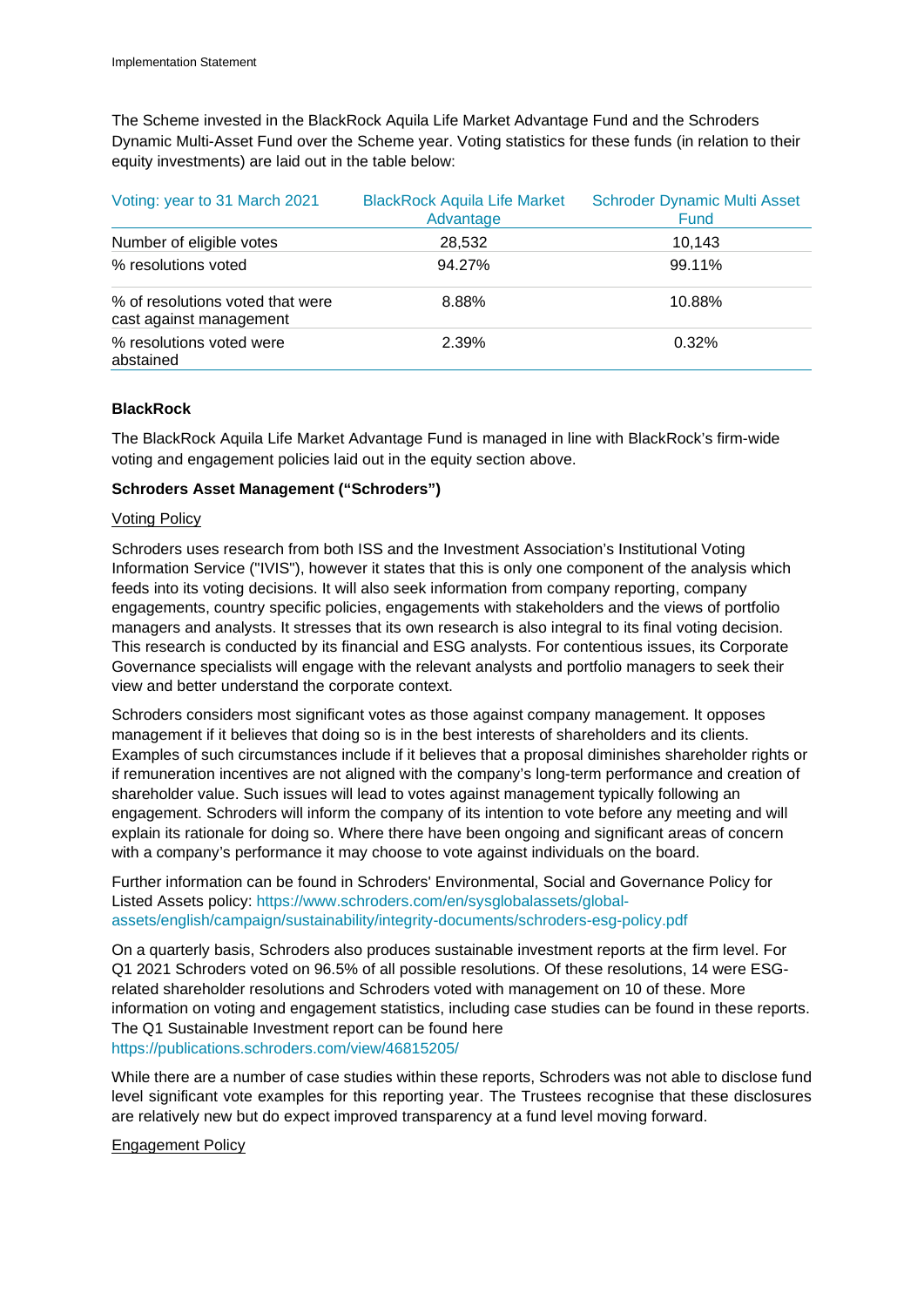Schroders define engagement to be purposeful communication with an entity (e.g. government, corporate, institution, financial counterparties, regulator, industry body (or managers of SPVs or funds e.g. CLO manager)) on particular matters of concern with the goal of encouraging change at the entity and/or wider system improvement. Active ownership is a key part of the ESG process at Schroders. The multi-asset team monitors the engagement and voting activity that takes place in relation to the underlying holdings of the multi-asset funds in partnership with the Schroders' Sustainable Investment team, to ensure it is driving ESG improvements at the underlying holding level. Engagement is an ongoing activity and where change is required, it can take 2-3 years from initial engagement to conclusion. Investment decisions are made by the underlying fund manager based on engagement activity.

#### Engagement and Voting Example

An example of Schroders' engagement over the year is with Amazon, specifically on its labour standards. Schroders requested increased transparency of the company's workforce structure and employment practices. This is part of an ongoing engagement with Amazon, having done so sixteen times since 2015. This year, Schroders decided to escalate engagement by voting against the company at the AGM on social issues, namely voting against the lead independent director in May 2020. Schroders had a call with Amazon in March and again in May before the meeting. Whilst some improvements on sustainability issues had been made overall, such as increased transparency and an ambitious climate pledge, Schroders did not think Amazon's labour and business ethics concerns had been addressed.

At the AGM in May 2020, Schroders further supported six calls for increased disclosure on employment issues. These were resolutions, or recommendations, from other shareholders. Schroders have explained to Amazon that the votes mark the start of a 12-month window for improvement, and that further escalation will be considered at the 2021 AGM.

# c. Fixed income funds

The DC Section of the Scheme also invests in fixed income funds, namely the BlackRock Corporate Bond All Stocks Index. Whilst voting rights are not applicable to non-equity mandates, the Trustee recognises that debt investors have significant capacity for engagement with issuers of debt. Debt financing is continuous, and therefore a vested interest on the part of debt issuers to ensure that institutional investors are satisfied with the issuer's strategic direction and policies. Whilst upside potential may be naturally limited, in comparison to equities, downside risk mitigation and credit quality is a critical part of investment decision-making.

The following examples demonstrate some of the engagement policy and examples being carried out by the Scheme's core fixed income manager, BlackRock, over the year.

#### Engagement Policy

The BlackRock fixed income assets are invested in line with the same firm-wide engagement policy as laid out in the equity section of this statement.

For fixed income investment specifically, BlackRock states that it believes bond investors, with their often multi-year perspective, are well-positioned to engage collaboratively with management to endorse and promote sound ESG practices. Such engagement enhances BlackRock's credit analysis, by providing it with more comprehensive credit profiles of its borrowers.

BIS is positioned as an investment function, which allows for the mutual exchange of views with active portfolio management teams across both equity and credit. BlackRock's Global Fixed Income ("GFI") Responsible Investing ("GFI-RI") team may partner with the BIS team both to reflect ESG related topics from GFI investors as well to attend or host engagement meetings on certain highlighted ESG flagged holdings. An ESG flagged holding is one where BlackRock hold a significant exposure in GFI